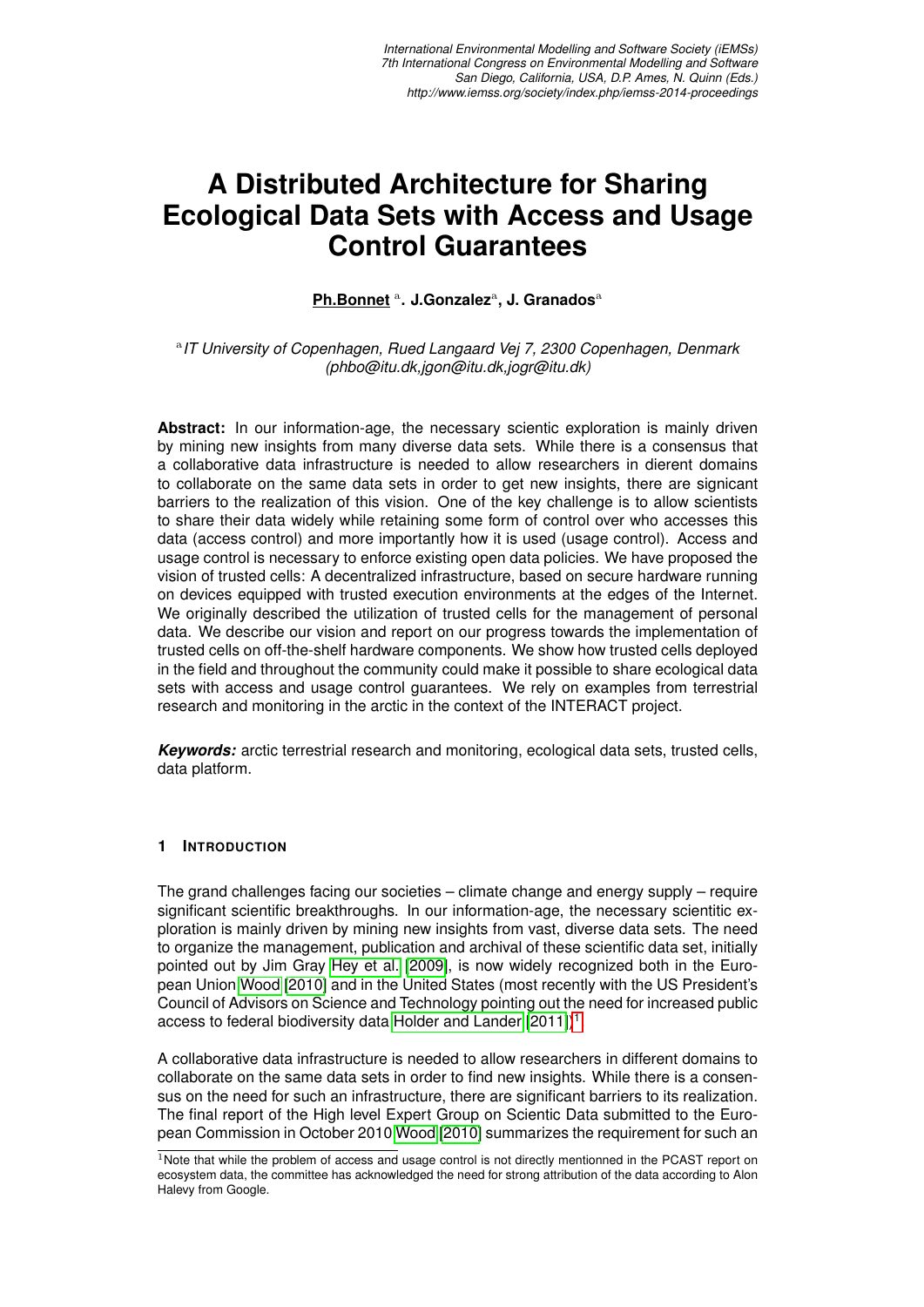infrastructure as follows: *The emerging infrastructure for scientific data must be flexible but reliable, secure yet open, local and global, affordable yet high-performance*. There are thus many tensions to be resolved. In particular, the report mentions the problem of access and usage control: *the data must be available to whomever, whenever and wherever needed, yet still be protected if necessary by a range of constraints including by-attribution licenses, commercial license, time embargos, or institutional affiliation*. How do scientists share their data widely but also retain control over who uses them and how? This is the core problem we focus on.

In this paper, we restrict our attention on ecological data about arctic terrestrial ecosystems. While observation and monitoring data is expensive to obtain in the arctic because of the remote nature of the environment, the problem of access and usage control has never been particularly acute in this community. Indeed, research groups have had a form of monopoly about a given area. As a result, a data set about CO2 flux exchange originating from the Abisko station in Sweden, or from the Zackenberg station in Greenland could only have been obtained by a handful researchers. These researchers are administrating the data they collect and grant access to the data sets upon request. For example, the regulations for using Abisko Scientific Research Station (Abisko Naturvetenskapliga Station, ANS) climate data is a good representative of the state of the art in terms of data access in the arctic research community: *When you wish to use climate data collected under the responsibility of ANS please note that a formal request for data is needed. The request should be supplied by a brief outline of the intended use of the data. The data should not be passed to a third person* [2](#page-1-0) .

This situation is changing dramatically. First, the situation of monopoly in terms of data collection no longer exists. The INTERACT infrastructure project  $3$ , funded by EU FP7, is pushing this paradigm shift. The Interact project regroups 33 arctic field sites. Its main goal is to promote transnational access to these sites, thus allowing scientists and policy makers to identify, understand, predict and respond to diverse environmental changes throughout the wide environmental and land-use envelopes of the Arctic. As a result, station managers are coordinating monitoring activities across sites and researchers are encouraged to conduct observations at several sites. The issue of attribution is thus no longer trivial. Second, offline access and usage control no longer fits the needs of the community in terms of data sharing. There is a growing pressure for scientists to share their data and make them available online. This was formalized in reports from the OECD on Principles and Guidelines for Access to Research Data from Public Funding in 2004 and 2007. These reports recommended to formulate explicit, formal institutional practices, such as the development of rules and regulations, regarding the responsibilities of the various parties involved in data-related activities. These practices should pertain to authorship, producer credits, ownership, dissemination, usage restrictions, financial arrangements, ethical rules, licensing terms, liability, and sustainable archiving. An instance of this open data policy is the Data Policy adopted for the International Polar Year (IPY) in 2006. It recommended that *Data should be accessible soon after collection, online wherever possible*. This is however not a reality yet. In their State of Polar Data [Parsons et al.](#page-7-3) [\[2009\]](#page-7-3), an assessment of the IPY data legacy, Parsons et al. remark that *overall, data sharing is commonly recognized as a scientific imperative, but the technical mechanisms require further development and cultural norms of science still resist sharing*. They add that *Data citation is increasingly recognized as a valid process, but implementation is sporadic at best*. Finally, Parsons et al. recognize the need for strong access and usage control mechanisms: *data should be as unrestricted as possible, but scientists need to establish norms of behavior that ensure proper, informed, and equitable data use. Good data policy helps move open data sharing forward, but it must be enforced*.

<span id="page-1-1"></span><span id="page-1-0"></span> $^2$ [http://iasoa.org/iasoa/index.php?option=com\\_content&task=view&id=128&Itemid=140](http://iasoa.org/iasoa/index.php?option=com_content&task=view&id=128&Itemid=140) <sup>3</sup><http://www.eu-interact.org/>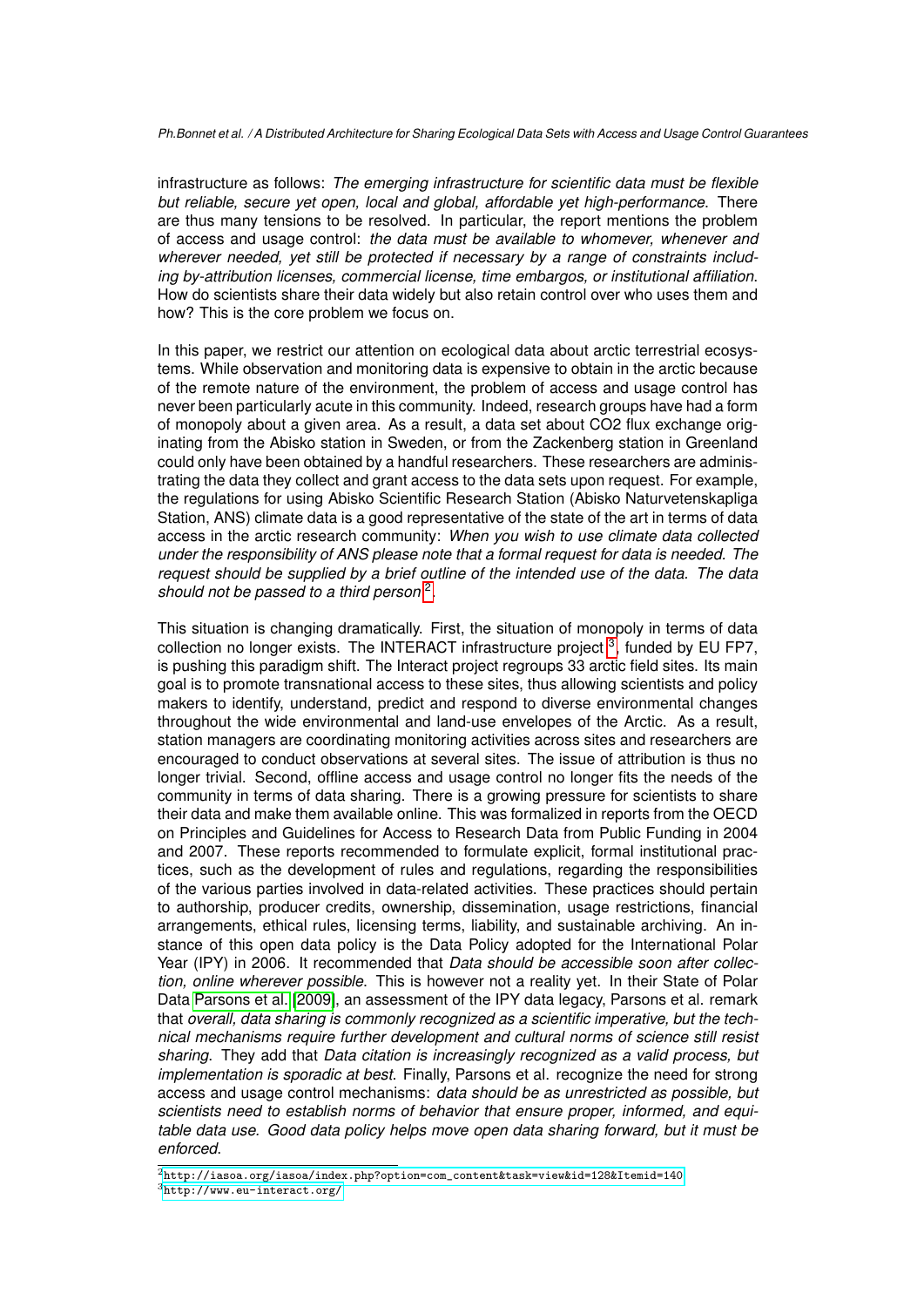So, how to enforce access and usage control of data in the scientific community? An approach is to rely on guidelines and policies manually enforced by data managers. This approach was successful in the context of the US Long Term Ecological Research (LTER) Network [Porter](#page-7-4) [\[2009\]](#page-7-4). The premise is that data managers are funded to enforce policies. This has not been the case in the polar community. This largely explains the lack of success of data sharing during the International Polar year, and the failure of the Polar Information Commons , supported by CODATA, and launched in 2009. Besides, it is virtually impossible for a data manager to verify that data is not transmitted to a third party, or that data is appropriately attributed in the litterature. Is it so possible to completely enforce access and usage control of scientific data, without the manual intervention of a data manager?

The hypothesis that underlies our work is that Privacy Enhancing Technologies can be used to automatically enforce usage and access control in the arctic ecologists community. Note that such mechanisms do not preclude the need for data managers; on the contrary, data managers could leverage these mechanisms and shift their focus from access and usage control to other stewardship tasks such as quality control or long-term archival. In this paper, we present our vision of data sharing based on a decentraliwed data platform that provides strong usage control guarantees and we report on the current status of our prototyping efforts.

## **2 VISION**

Let us take a simplified example of how ecological data sets are collected and shared in the INTERACT community. Figure 1 shows activities taking place in a scenario involving two field sites (Zackenberg and Abisko), four labs (DMU, U.Lund, U.Oulu, and U.Alaska) and the online Knowledge Network for Biodiversity (KNB) repository for ecological data sets recommended by Nature. Data acquisition takes place at the field sites. Data acquisition is either manual or automatic; most of the collected data is digital on data loggers or PDAs, some of the data collected manually is in analog form (and is later digitized in a lab). On Figure 1, A and E are technicians collecting data in the context of monitoring programs at Zackenberg and Abisko, while B is a researcher from U.Oulu who is collecting observations during an expedition at Zackenberg.

Today, data is transfered from the field sites to a lab either via physical transfer of the storage media (sneakernet). A goal of the INTERACT project is to make the streams of data collected by data loggers available on the Internet. Note that data loggers cannot be directly connected to the Internet because of obvious connectivity limitations. Data is gathered via a low power local area network (LLN) onto a hub that is connected to a lab gateway via satellite connection (Iridium). The data collected from the data loggers are stored onto a database on the gateway, then made available online as a stream (views might be defined for the purpose of access control).

Let us now illustrate how data is processed and shared in the context of a monitoring program. M is manager of the monitoring program at DMU (NERI). He receives the data collected by A in the field. Her responsability is then to go through a data cleaning phase, and possibly a data derivation phase. This phases might be conducted together with colleagues from other institutions (U.Lund) in our example) participating in the program, under the responsability of the program manager. Today, data sets are exchanged by mail or made available on ftp sites, i.e., a weak form of access control is enforced and there is no usage control. Double checks are necessary to make sure that an anomly detection or a data derivation are conducted properly. This is very time consuming.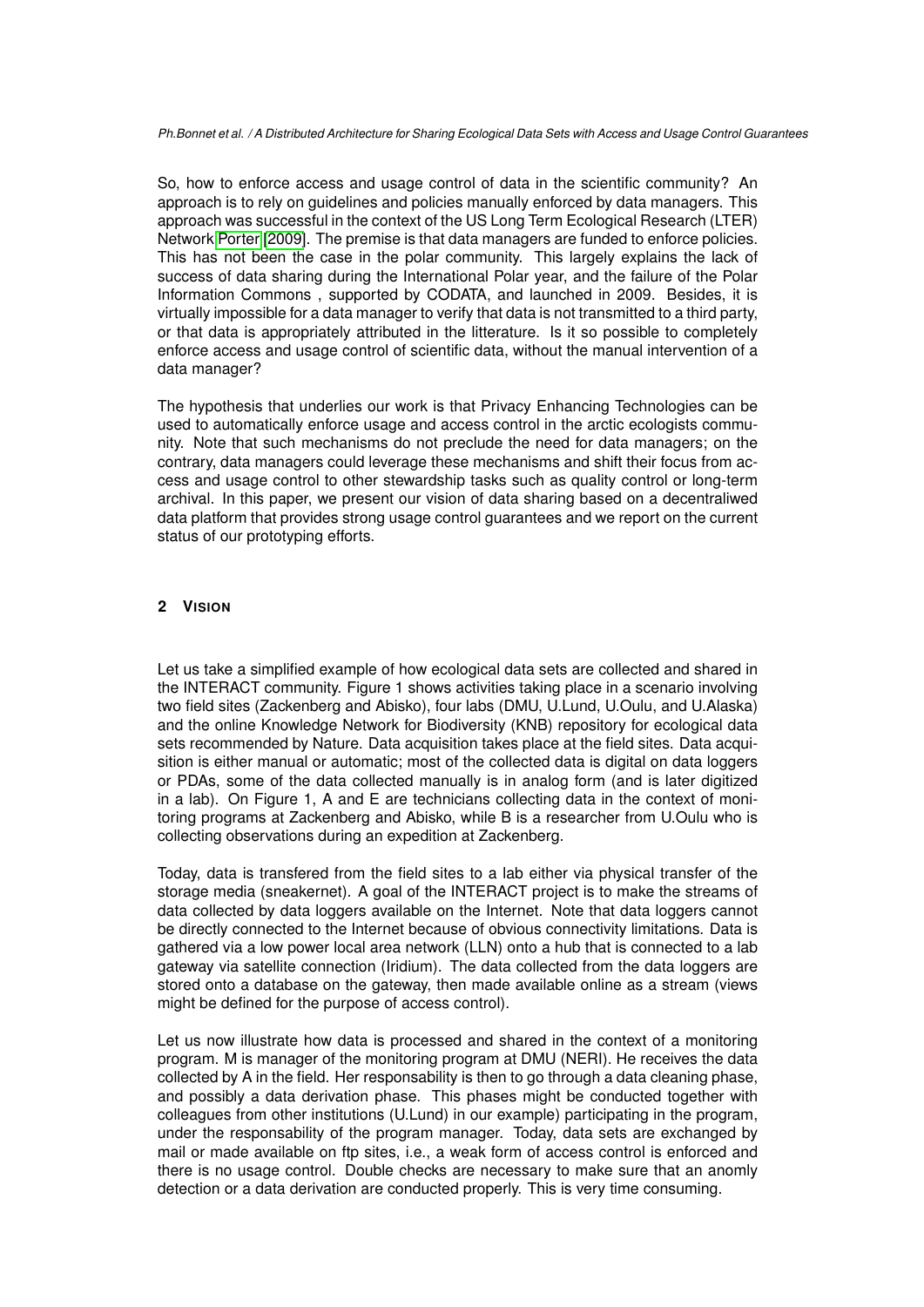

**Figure 1.** Sanitized case study illustrating data sharing in the INTERACT community

When the program manager is satisfied with the quality of a data set, she can publish it. To do so, she sends the data set to a local data manager who loads the data into a database equipped with a web query front-end. Once, data is made publically available on the DMU web site, the program manager has no longer control over who accesses it or how it is used. For example, if a new annotation is attached to a data set, there is no way to communicate it to the researchers who previously downloaded the data set. There is also no way to check that the researchers that use the data actually follow the usage policy defined by the data manager.

Let us now turn our attention to how data is processed and shared in the context of a research project. B collected data in the field. Back in the lab, at U.Oulu, he combines the data he has patiently gathered over the last 10 years with data sets he downloaded from the DMU web site. He builds a new predictive model and publishes his findings in Nature. As part of the Nature publication policy, he makes his data available online on the KBN web site. Ideally, reviewers and other researchers should be able to check that his model actually fits the data he gathered, they should be able to check that there is no obvious anomaly in the collected data, but they should not be able to derive a new model without explicitely crediting B for his work. Note that the access control mechanism provided by the KBN web site allows B to control who is accessing his data, but not how this data is then used (and possibly transmitted to a third party). For example, R from U.Alaska has contacted B to get access to his data set. Once access is granted, R cannot track how the data is used and how it is combined with the data stream obtained from Abisko. More interestingly, R might not credit DMU for collecting the data sets that were instrumental for building B's model. This is an illustration of the issue identified by the OECD report on open data policies: Whenever possible, access to data sets should be linked with access to the original research materials, and copied data sets should be linked with originals,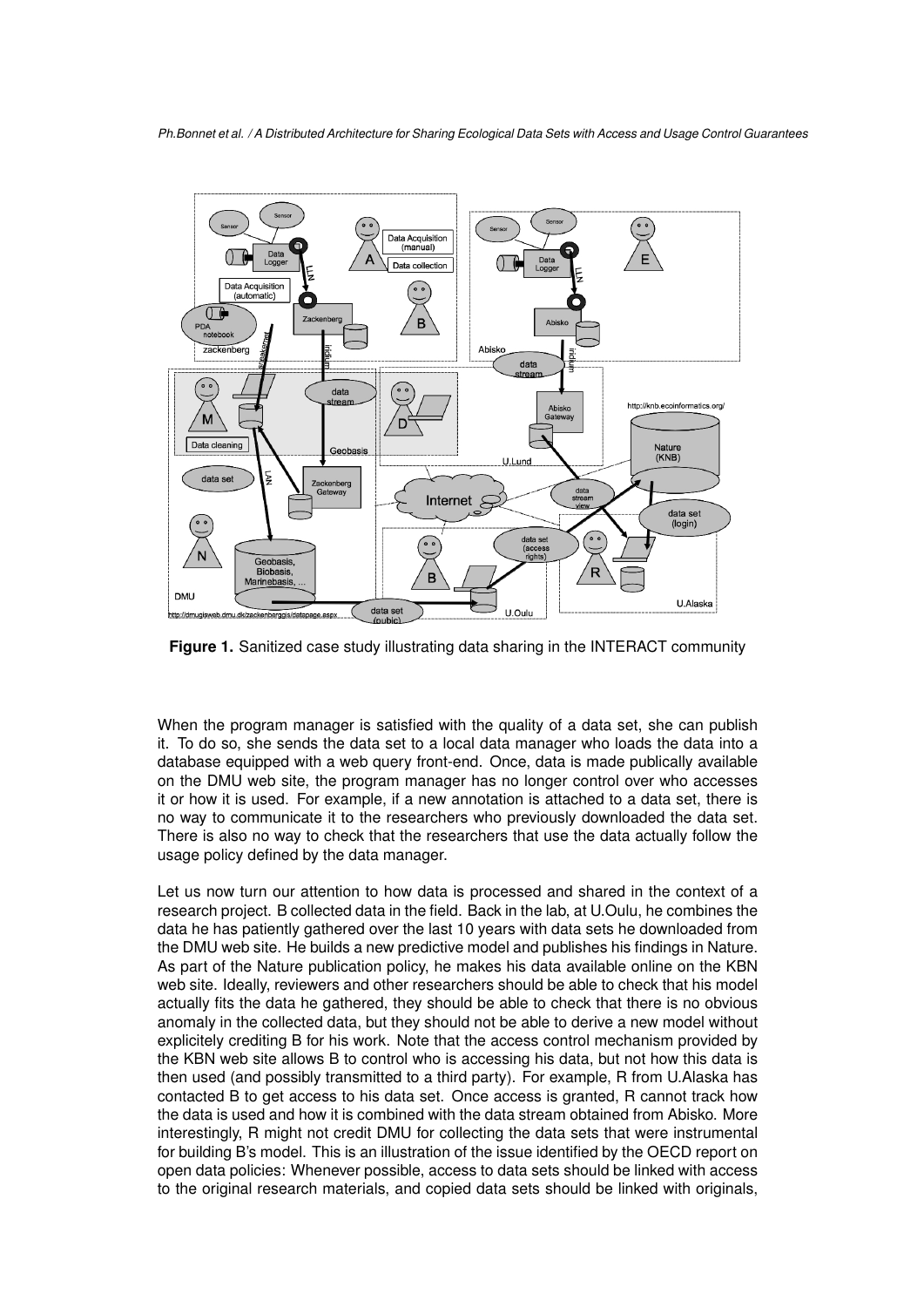as this facilitates validation of the data and identification of errors within data sets.

Note that researchers might in fact be more interested in a form of auditing of how their data is used rather than in enforcing strict usage control policies, governmental organizations might share this goal, while private organizations might want to enforce more precise usage control policies. Our approach consists in providing a uniform solution to those different requirements. But, what is usage control? Usage control models usually refer to UCON<sub>ABC</sub> [Park and Sandhu](#page-7-5) [\[2004\]](#page-7-5). In the UCON<sub>ABC</sub> model, subjects provide or consume data objects. A subject accesses objects via a set of usage functions referred to as rights. A reference monitor is responsible for taking usage decisions based on the subject and object attributes as well as Authorization, oBligations and Conditions (ABC). Authorizations are predicates that define whether a subject is authorized to hold a right; obligations are predicates that define the actions that a subject must take before or while it holds a rights; and conditions define predicates that must hold true about the environment in which the subject requires a given right. In our experience, current open data policies defined for ecological data sets can easily be expressed in terms of (i) rights, and (ii) authorizations, obligations and condition rules.

What does it take to enforce a UCONABC model? The data platform should implement a reference monitor and guarantee that there will be no access to data objects unless appropriate usage decisions (i.e., decisions that respect the contract negociated by all parties) are taken. The basic idea is that the reference monitor is a software component that relies on hardware security features separating a secure world (where objects, attributes, as well as rights, authorizations and conditions are securely stored, while usage decisions are securely executed) and a non secure world (where the rest of the processing takes place). There is today, to the best of our knowledge, no implementation of any UCONABC model.

How to enforce access control and usage control in this scenario? A solution is to consider that all actors rely on Google's FusionTable (or a similar centralized architecture) to store and share their data. The features of FusionTable might not exactly match the needs of all actors, but they come pretty close. A problem could be the lack of connectivity on the field sites, but this might not be a major barrier to adoption. A more serious problem would be the monopoly position gained by Google if all researchers and institutions started to publish their data on FusionTables. The solution we investigate is a different point in the design space. We define a distributed infrastructure for sharing ecological data sets with access and usage control guarantees. In this distributed architecture, researchers and data managers are equipped with trusted cells. We describe the architecture of trusted cells in the next Section.

## **3 TRUSTED CELLS**

The decentralized architecture we propose for the sharing of ecological data sets with access and usage control guarantees is based on Trusted Cells interconnected via an Untrusted Infrastructure [Anciaux et al.](#page-7-6) [\[2013\]](#page-7-6).

*Trusted Cells*: A trusted cell implements a client-side reference monitor [Park and Sandhu](#page-7-5) [\[2004\]](#page-7-5) on top of secure hardware. At a minimum, the hardware must guarantee a clear separation between secure and non-secure software. We abstract a Trusted Cell as (1) a Trusted Execution Environment, (2) a tamper-resistant memory where cryptographic secrets are stored, (3) an optional and potentially untrusted mass storage and (4) communication facilities. Physically, a trusted cell can either be a stand-alone hardware device (e.g., a smart token) or be embedded in an existing device (e.g., a smartphone based on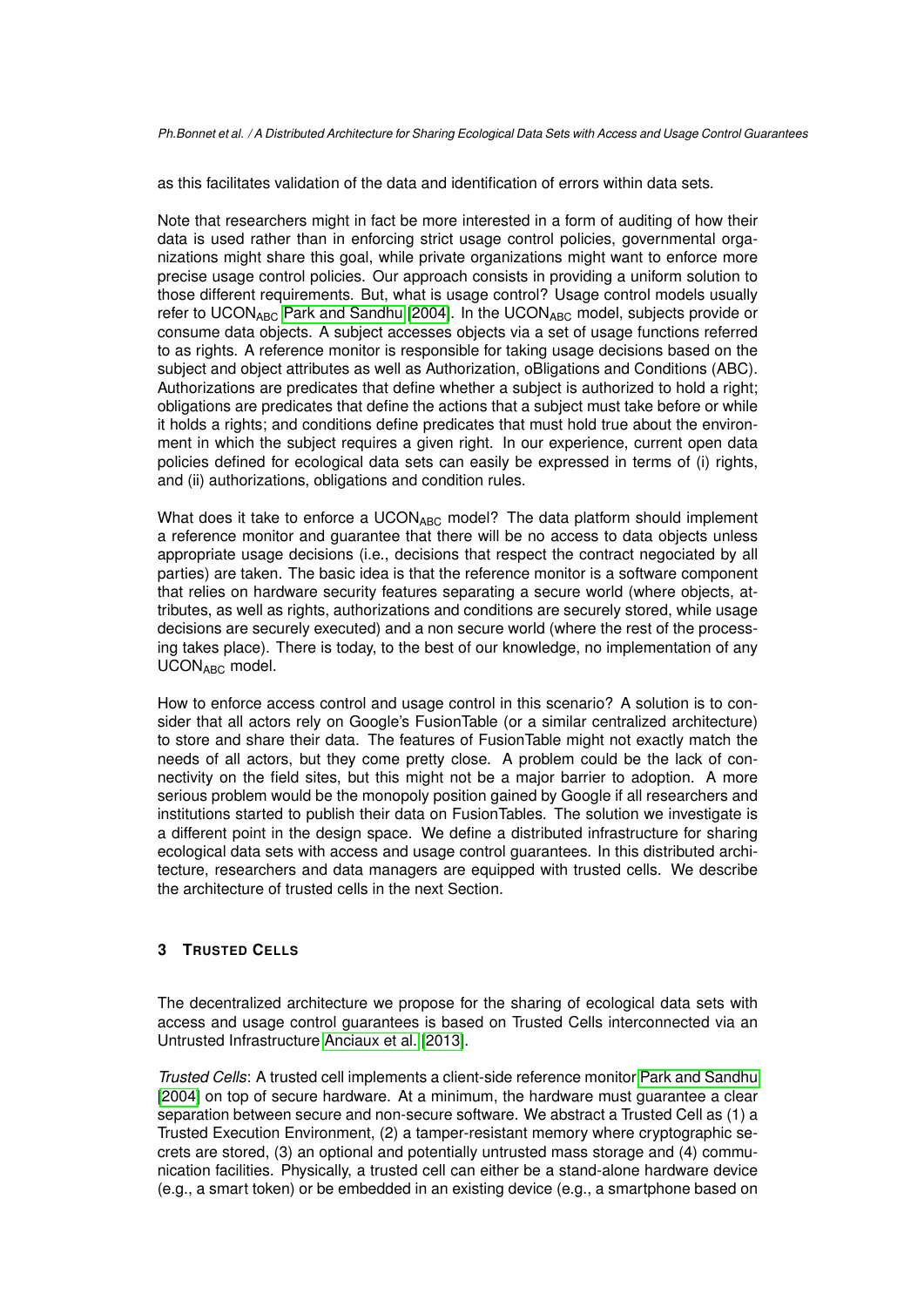ARMs TrustZone architecture).

The very high security provided by trusted cells comes from a combination of factors: (1) the obligation to physically be in contact with the device to attack it, (2) the tamperresistance of (part of) its processing and storage units making hardware and sidechannel attacks highly difficult, (3) the certification of the hardware and software platform, or the openness of the code, making software attacks (e.g., Trojan) also highly difficult, (4) the capacity to be auto-administered, contrary to high-end multi-user servers, avoiding insider (i.e., DBA) attacks, and (5) the impossibility even for the trusted cell owner to directly access the data stored locally or spy the local computing (she must authenticate and only gets data according to her privileges). In terms of functionality, a full-fledged trusted cell should be able to (1) acquire data and synchronize it with the users digital space, (2) extract metadata, index it and provide query facilities on it, (3) cryptographically protect data against confidentiality and integrity attacks, (4) enforce access and usage control rules, (5) make all access and usage actions accountable, (6) participate to computations distributed among trusted cells. Basic (e.g., sensor-based) trusted cells may implement a subset of this.

*Untrusted infrastructure*: The infrastructure provides the storage, computing and communication services, which expand the resources of a single trusted cell and form the glue between trusted cells. By definition, the infrastructure does not benefit from the hardware security of the trusted cell and is therefore considered untrusted. We consider that a Cloud-based service provider implements the untrusted infrastructure .

In terms of functionality, the untrusted infrastructure is assumed to: (1) ensure a highly available and resilient store for all data outsourced by trusted cells, (2) provide communication facilities among cells and (3) participate to distributed computations (e.g., store intermediate results), provided this participation can be guaranteed harmless by security checks implemented at the trusted cells side.

## **4 PROTOTYPE**

Our first prototype, developed in the context of the INTERACT project, focuses on the storage and retrieval of time series in a trusted execution environment. This is the foundation of a trusted cell. The design of access and usage control policies adapted for the INTERACT community, and the design/implementation of mechanisms to enforce these properties is a topic for on-going work.

According to the GlobalPlatform consortium <sup>[4](#page-5-0)</sup>, a trusted execution environment (TEE) is a secure area of a computing device that ensures that sensitive data is only stored, processed and protected by authorized software. The secure area is separated by hardware from the device's main operating system and applications. Put differently, computing devices fall in two categories: (i) general purpose devices that do not provide any guarantee for authorized software, and (ii) secure devices, where authorized software can execute in a secure area which is not accessible by the rest of the system. Secure devices separate a secure area from a non-secure area, which we denote rich area in the rest of this document, following the terminology from the GlobalPlatform consortium, while general purpose computing devices merely provide a rich area.

A potential large number of applications are expected to be installed and run concurrently in the rich area, therefore sharing software and hardware resources (e.g., libraries, drivers, peripherals, memory, etc.). As in any modern rich execution environment, access

<span id="page-5-0"></span><sup>4</sup><http://www.globalplatform.org>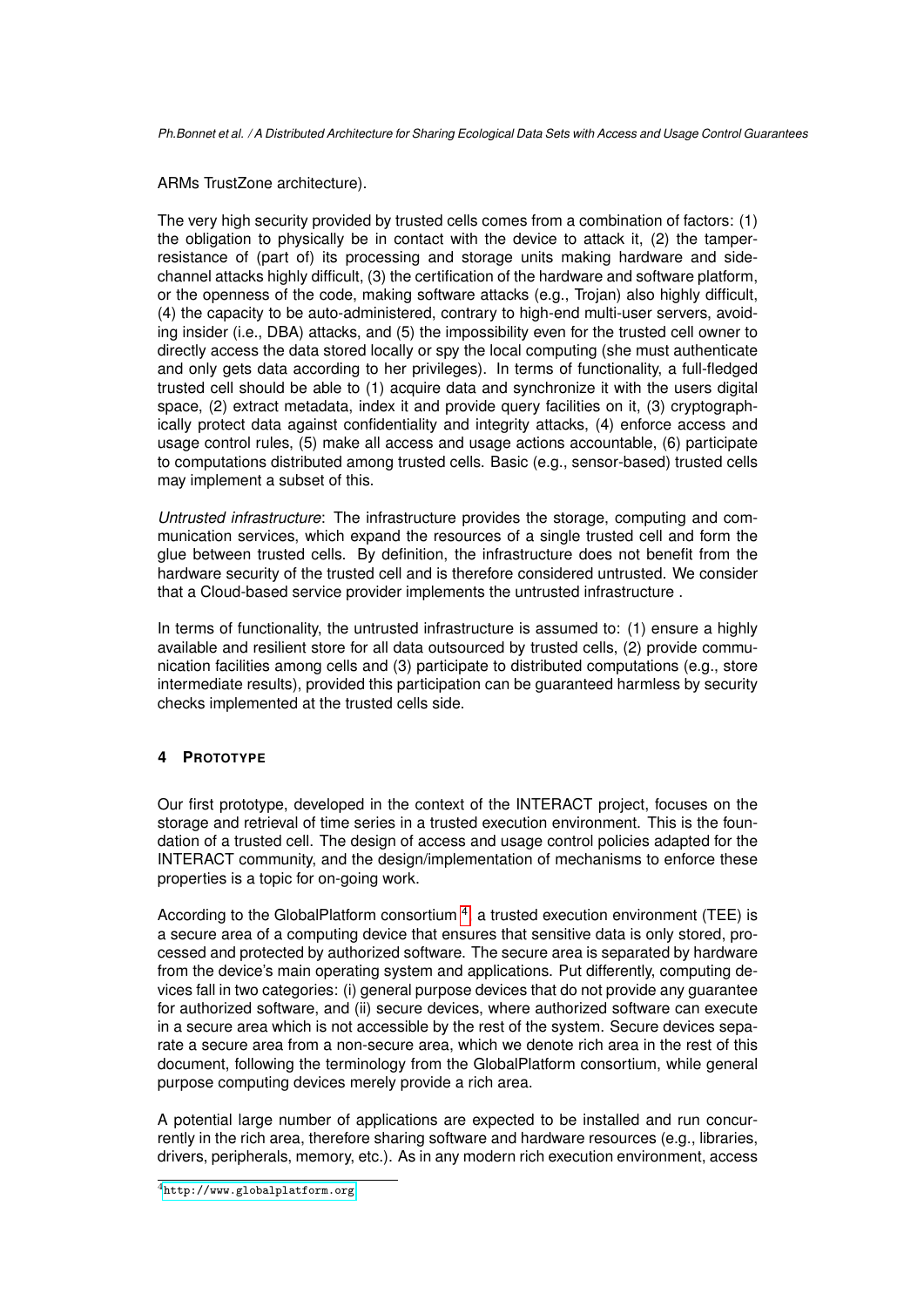control is in effect to protect shared resources, with a user space distinct from a kernel space. Software running in kernel space has access to all resources (e.g., data and programs in memory or on secondary storage). The rich area is in constant exposure to the outer world, thus attacks are to be expected. The assumption should be that with enough time and expertise an attacker can obtain root access to kernel space. As a consequence, all programs and data stored in or handled in the rich area are at risk of being exposed, including sensitive data and encryption keys. As we stated above, a secure device provides a hardware separation between the secure area and the rich area. Note that this is a slight generalization of GlobalPlatform's definition, which mentions that rich and secure areas should run on a same processor. We extend this definition so that a secure co-processor, or a smart card are considered trusted execution environments. In fact, we consider that any device equipped with a processor for the rich area, and another one for the secure area is a secure device as long as there is a guarantee that only authorized software runs in the secure area. We even consider that a virtual machine (VM) is a trusted execution environment as long as the hypervisor relies on hardware primitives to isolate each VM. Defining an ontology of these secure devices and precisely qualifying how secure they are is beyond the scope of this demonstration. It is a topic for future work.

Whenever rich and secure areas share physical memory, it is mandatory that software running in the rich area by no means is able to access memory allocated to the secure area. If peripherals are shared Secure must have prioritized access to them in such a way that if the rich area is compromised, the peripheral can still be accessed from the secure area even when a DoS attack is launched against it. More generally, the only assumption made in the secure area is that the authorized code that is run there can be trusted to protect the integrity and confidentiality of the data. This is a big assumption, but model-based development and formal methods can provide interesting guarantees. Again, exploring how model-based development can be leveraged in the context of secure data management is a fascinating topic for future work. Our prototype relies on ARM TrustZone. In [2] we presented a framework that combines commercially available hardware and open source software and enables the development of applications for TrustZone's secure area. In this framework, rich and secure areas are running on a single processor. TrustZone provides a hardware mechanism to separate the secure and rich areas. This mechanism relies on the so-called NS bit, an extension of the AMBA3 AXI Advanced Peripheral Bus (APS), a peripheral bus that is attached to the system bus using an AXI-to-APB-bridge. The NS bit distinguishes those instructions stemming from the secure area and those stemming from the rich area. Access to the NS bit is protected by a gatekeeper mechanism in the Operating System. The Operating system thus distinguishes between user space, kernel space and secure space. Only authorized software is running in secure space, without interference from user or kernel space. TrustZone defines a communication abstraction for the interaction between programs running in the rich area that act as clients, and programs running in the secure area that act as servers. This client-server communication is session-based (each session is bound to programs in the rich area); no state is kept in the secure area across sessions (any state must be explicitly stored in memory or on secondary storage).

TruztZone is implemented in ARM popular processors: Cortex-A9 and Cortex-A15 (e.g., powering platforms such as Samsung Exynos and Nvidia Tegra series) that can readily be used in laptops, smartphones, PDAs and tablets that researchers use or delpoyed in the field to extend data loggers. The description of the platform (hardware, software combination) that we are using for our prototype can be found in González and Bonnet [\[2013\]](#page-7-7).

In our prototype, running on Trustzone, the rich area provides the data platform that rely on trusted storage primitives. Authorized storage components running in the secure area